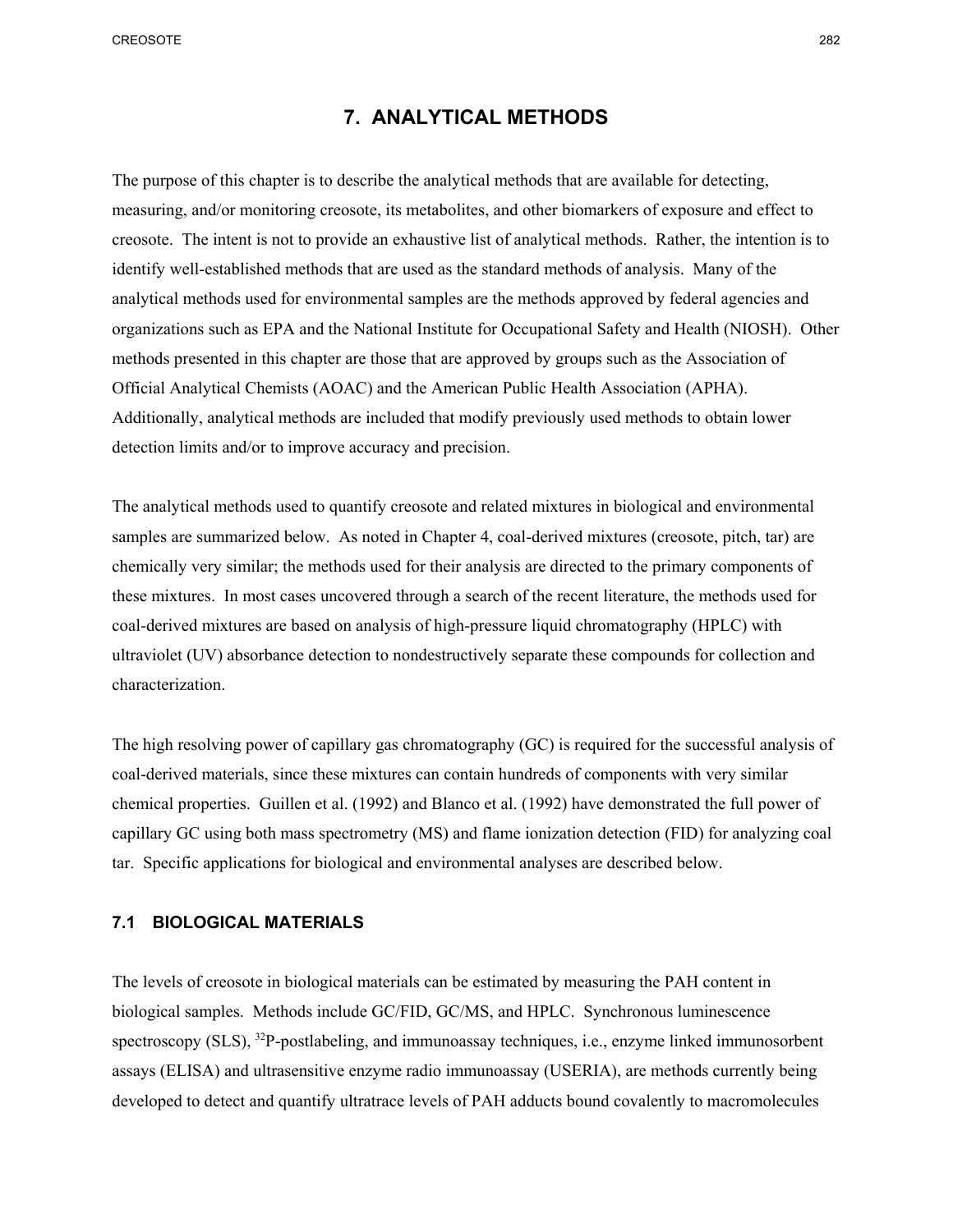CREOSOTE 283

#### 7. ANALYTICAL METHODS

(e.g., DNA). Table 7-1 lists the available analytical methods for determining creosote/coal tar-derived PAH components in biological samples. GC/MS and HPLC have been employed to detect creosotederived PAH complexes at ppt (pg/g) levels in human tissues, including adipose tissue, blood, and urine (Liao et al. 1988; Obana et al. 1981). The detection and quantification of trace levels of PAHs in biological tissues involves extensive and rigorous clean-up procedures including Florisil, silica, and alumina column chromatography (Liao et al. 1988; Obana et al. 1981).

There is considerable evidence, both *in vitro* and *in vivo*, that PAHs are enzymatically converted to highly reactive metabolites that bind covalently to macromolecules such as DNA, thereby causing carcinogenesis and mutagenesis in mammalian systems. Thus, benzo[a]pyrene (a procarcinogenic PAH and the most thoroughly studied one) is converted by specific cellular enzymes to the syn- and anti-isomers of 7β, 8δ-dihydroxy-(9δ, 10δ)-epoxy-7,8,9,10-tetrahydro-benzo[a]pyrene (B[a]PDE) and binds covalently to DNA, resulting in formation of the putative B[a]PDE-DNA adduct (Autrup and Seremet 1986; Harris et al. 1985; Haugen et al. 1986; Santella et al. 1995).

In an analysis of B[a]P and coal tar pitch volatiles in workplace air conducted by Ny et al. (1993), urine samples were analyzed for the pyrene metabolite 1-hydroxypyrene, and a high correlation between levels of this biomarker and PAH air levels was observed. Analyses were also conducted by HPLC with fluorescence detection. Tolos et al. (1990) reported results of 1-hydroxypyrene urinalysis for aluminum reduction plant workers, and showed a strong positive correlation between the compound and 17 environmental PAHs. This work verified the choice by earlier researchers (Jongeneelen et al. 1988) of the pyrene metabolite as a useful marker of exposure to PAHs. Elovaara et al. (1995) also demonstrated the usefulness of 1-hydroxypyrene as a biomarker for exposure to naphthalene and 10 other PAHs for creosote impregnation plant workers. Particulate PAHs were Soxhlet extracted with cyclohexane and analyzed by HPLC with fluorescence detection.

The ELISA technique has been employed for detecting antibodies in serum bound to B[a]PDE-DNA adducts. The USERIA method involves measuring the immunological response of B[a]PDE-DNA in the presence of rabbit anti-serum, alkaline phosphatase enzyme, and radiolabeled para nitrophenyl phosphate (PNPP). The radioactivity of the hydrolyzed tritiated PNPP is measured by a scintillation counter. Both ELISA and USERIA methods have been employed to detect PAH-DNA adducts at 10-15 mol levels in the blood and tissues of humans occupationally exposed to PAH (Amin et al. 1982; Harris et al. 1985;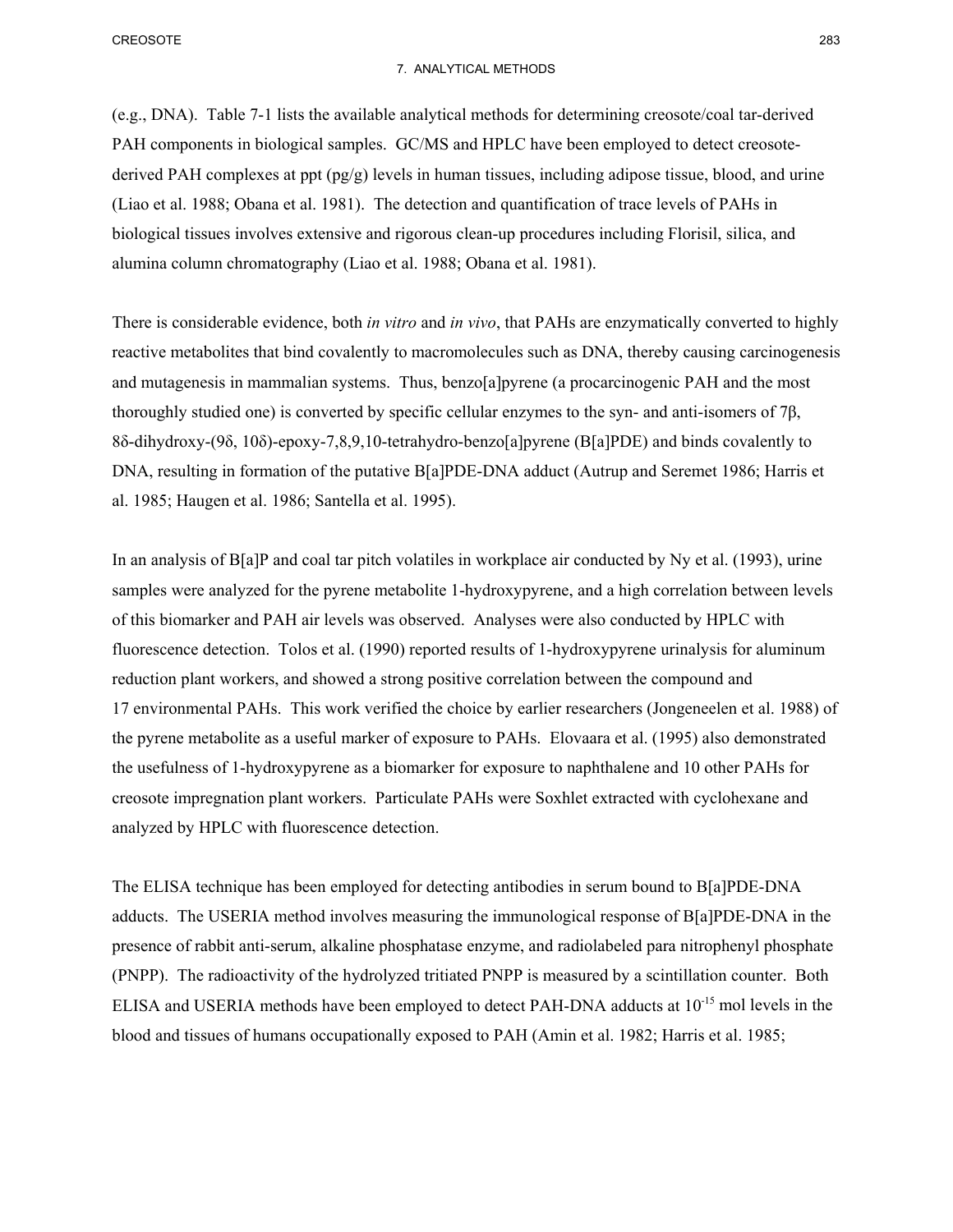|                                   |                           |                                                                                                                                                                                                                 |                      | Sample                                        |                     |                       |
|-----------------------------------|---------------------------|-----------------------------------------------------------------------------------------------------------------------------------------------------------------------------------------------------------------|----------------------|-----------------------------------------------|---------------------|-----------------------|
| Form                              | Sample<br>matrix          | Preparation<br>method                                                                                                                                                                                           | Analytical<br>method | detection limit                               | Percent<br>recovery | Reference             |
| Coal tar<br>creosote,<br>Coal tar | Adipose<br>tissues        | Benzene/hexane<br>extraction of<br>adipose tissue;<br>addition of<br>$Na2SO4$ ; cleanup<br>with Florisil<br>column; elution of<br>PAHs with 8%<br>benzene in<br>hexane, sample<br>concentration.                | GC/MS                | $5 - 50$ ng/g                                 | 52-95%<br>recovery  | Liao et al.<br>1988   |
| Coal tar<br>creosote              | Liver<br>homo-<br>gentate | <b>Extraction of</b><br>homogenate with<br>ethyl acetate;<br>water removal<br>$(Na_{2}SO_{4}),$<br>concentration.                                                                                               | <b>HPLC</b>          | No data                                       | No data             | Amin et al.<br>1982   |
|                                   |                           | Saponification of<br>minced tissue,<br>extraction with<br>hexane; clean up<br>by solvent<br>partition,<br>concentration;<br>purification by<br>silica/alumina<br>chromatography;<br>concentration of<br>eluent. | <b>HPLC</b>          | $0.006 - 0.46$ ng/g                           | No data             | Obana<br>et al. 1981  |
| Coal tar<br>creosote              | <b>Blood</b>              | Separation of<br>white cells;<br>isolation of DNA<br>by standard<br>Rnase and phenol<br>treatment.                                                                                                              | <b>ELISA</b>         | $1x10^{-15}$ mol<br>BPDE per µg<br><b>DNA</b> | No data             | Perera<br>et al. 1988 |

# **Table 7-1. Analytical Methods for Determining Creosote/Coal Tar-Derived PAH Components in Biological Samples**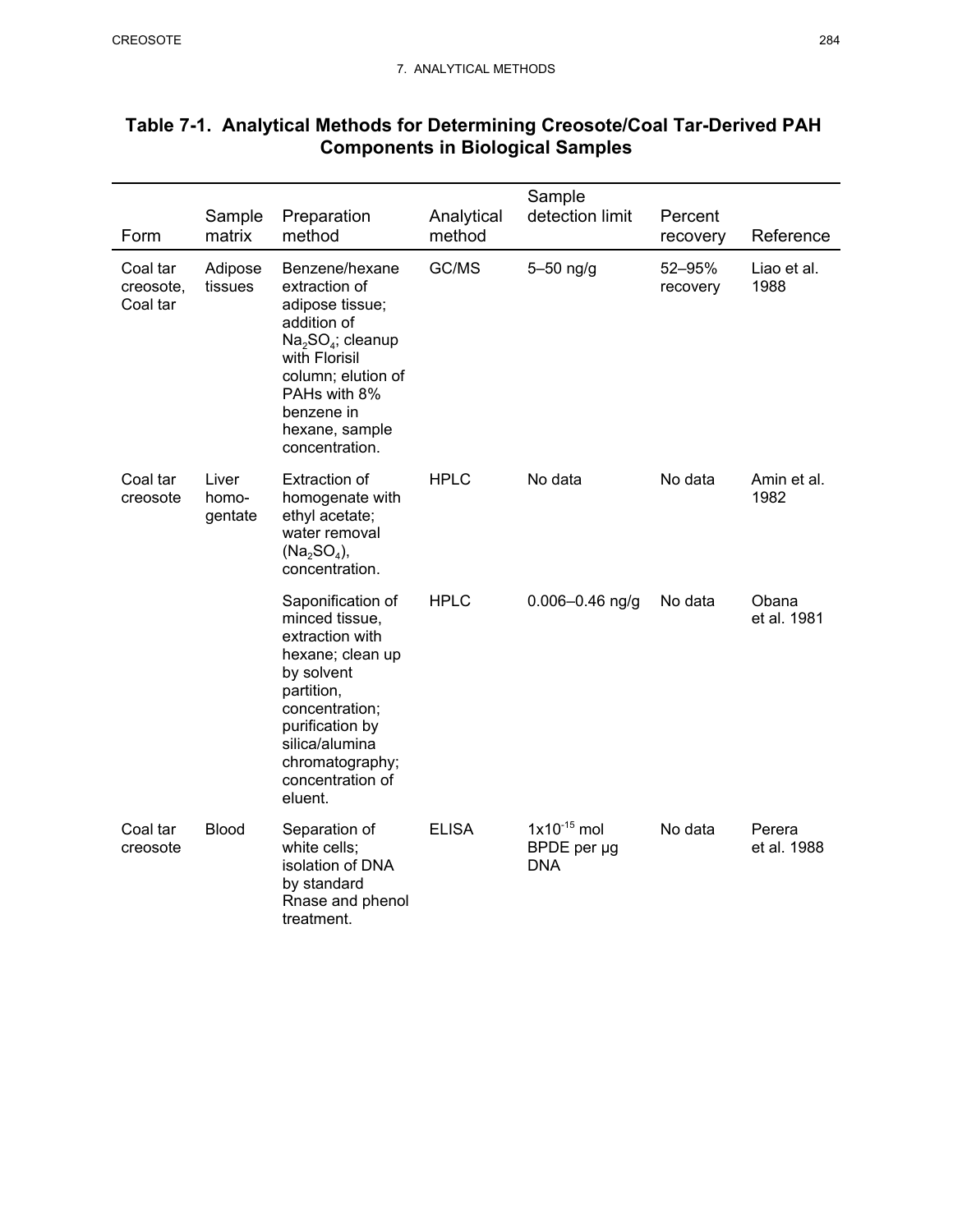| Form                                                   | Sample<br>matrix | Preparation<br>method                                                                                                                                                  | Analytical<br>method                 | Sample<br>detection limit                                    | Percent<br>recovery | Reference                      |
|--------------------------------------------------------|------------------|------------------------------------------------------------------------------------------------------------------------------------------------------------------------|--------------------------------------|--------------------------------------------------------------|---------------------|--------------------------------|
| Coal tar<br>creosote.<br>Coal tar                      |                  | Isolation of PAH-<br>DNA adduct from<br>white cells;<br>digestion of<br>adduct with<br>radiolabeled<br>$(^{32}P)$ ATP;<br>radiolabeled<br>adduct resolution<br>by TLC. | $32P$ -post-<br>labeling             | $0.3x10^{-15}$ mol<br>BPDE per µg<br>DNA                     | No data             | <b>Phillips</b><br>et al. 1988 |
| Coal tar<br>creosote                                   |                  | Separation of<br>lymphocyte cells<br>and isolation of<br><b>BPDE-DNA</b><br>adduct by<br>standard<br>treatments.                                                       | ELISA or<br><b>USERIA</b><br>and SLS | $0.006 - 0.23x$<br>10-15 mol BPDE<br>per µg DNA              | No data             | Harris et<br>al. 1985          |
| Coal tar<br>creosote                                   | Urine            | Animal dosing<br>with radiolabeled<br>B[a]P; collection<br>of urine, addition<br>of MeOH; c-18<br>Sep-Pak column<br>cleanup; elution<br>with aqueous<br>MeOH.          | <b>HPLC</b>                          | $5x10^{-12}$ mol<br>7-BPDE-Gua<br>per µg of<br>labeled B[a]P | No data             | Autrup and<br>Seremet<br>1986  |
| Coal tar<br>creosote,<br>Coal tar<br>pitch<br>Coal tar |                  | Hydrolysis of<br>conjugates<br>enzymatically;<br>isolation of<br>1-pyrenol using<br>SPE column.                                                                        | <b>HPLC/FI</b>                       | 0.45 nmol/L                                                  | No data             | Tolos et al.<br>1990           |
| Coal tar<br>creosote.<br>Coal tar<br>pitch             |                  | Hydrolysis of<br>conjugates<br>enzymatically;<br>isolation of<br>1-pyrenol using<br>SPE column                                                                         | <b>HPLC/FI</b>                       | 10 nmol/L                                                    | 84-88%              | Ny et al.<br>1993              |

## **Table 7-1. Analytical Methods for Determining Creosote/Coal Tar-Derived PAH Components in Biological Samples** *(continued)*

BPDE benzo[a]pyrene diol epoxide; B[a]P = benzo[a]pyrene; DMSO = dimethyl sulfoxide; ELISA = enzyme linked immunosorbent assay; FI = fluorescence; Gua = guanine; GC/MS = gas chromatography/mass spectrometry; HPLC = high-performance liquid chromatography; NADP<sup>+</sup> = oxidized nicotinamide adenosine dinucleotide; SLS = synchronous luminescence spectroscopy; SPE = solid phase extraction; USERIA = ultra-sensitive enzyme radioimmunoassay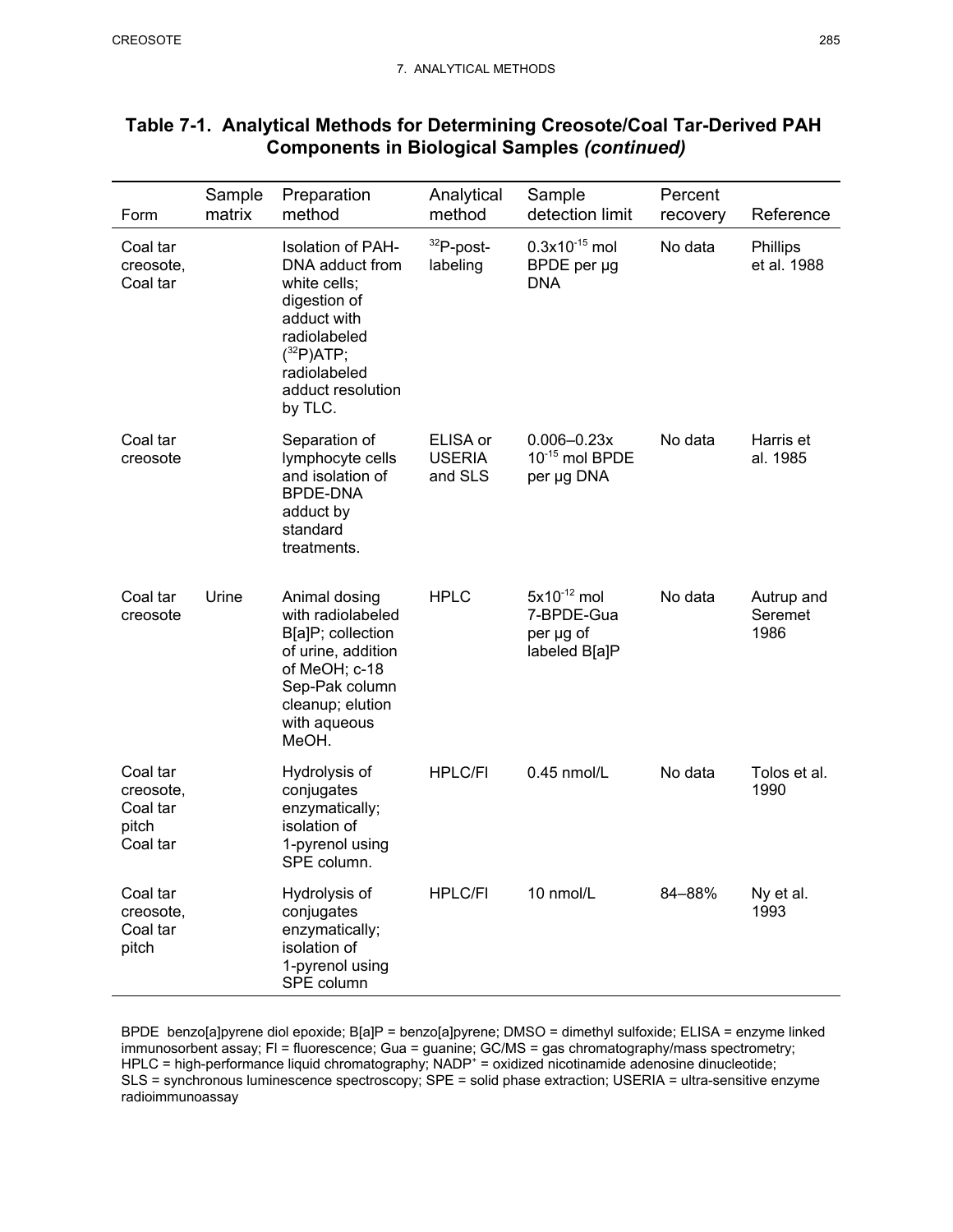Haugen et al. 1986; Newman et al. 1988; Perera et al. 1988). The <sup>32</sup>P-postlabeling method involves a 5'-labeling of DNA adducts that have been digested with nuclease  $P_1$  enzyme system to  $3'$ -mononucleotides. Adducts present in the digest that were resistant to nuclease  $P_1$  were thus labeled with <sup>32</sup>P, while unmodified nucleotides were not. The digested DNA adducts are separated by thin-layer chromatography (TLC) and quantified by scintillation counting. A detection limit of  $0.3 \times 10^{-15}$  mol of PAH adduct per µg of DNA (less than one adduct in 10<sup>7</sup> nucleotides) has been achieved (Philips et al. 1988).

#### **7.2 ENVIRONMENTAL SAMPLES**

As with biological samples, the PAH component fraction is most often used as an indicator of creosote contamination of environmental media. For example, screening for total PAHs is often used at hazardous waste sites when creosote contamination is suspected. The PAH fraction (neutral) is used in these analyses because it is more persistent than the acidic or basic fractions, which tend to be more mobile and biodegradable. The methods used to measure total PAHs can also be used to detect the nitrogen, oxygen, and sulfur heterocyclic components of the mixture. Table 7-2 lists the available analytical methods for determining creosote/coal tar-derived PAH components in environmental samples.

The efficacy of supercritical fluid extraction was demonstrated to be a promising technique for coal tar pitch (Camel et al. 1993). Extraction procedures for coal tar pitch volatiles on air sampling filters have been compared by Hekmat et al. (1994). Methylene chloride was shown to be superior as an extracting solvent to cyclohexane. For coal tar pitch volatiles collected on poly(tetrafluoroethylene) filters or glass fiber filters and extracted with benzene, cyclohexane, or dichloromethane, Hekmat et al. (1994) found that the highest recoveries were achieved with collection on poly(tetrafluoroethylene) filters, desorption with dichloromethane, and analysis using spectrophotometry (UV quantification). Cyclohexane was not found to be a suitable substitute for benzene. These authors also concluded that spectrophotometric methods were superior to gravimetric methods of measurement of coal tar pitch volatiles.

Hale and Aneiro (1997) reviewed recent progress made in improving analytical techniques for determining components of creosote in environmental media. The multiple extraction and purification steps required prior to chromatographic analysis is problematic in that compounds may be lost through volatilization or transformed through photodegradation. More efficient extraction procedures include supercritical fluid extraction, accelerated solvent, and microwave, and solid-phase extraction. Newer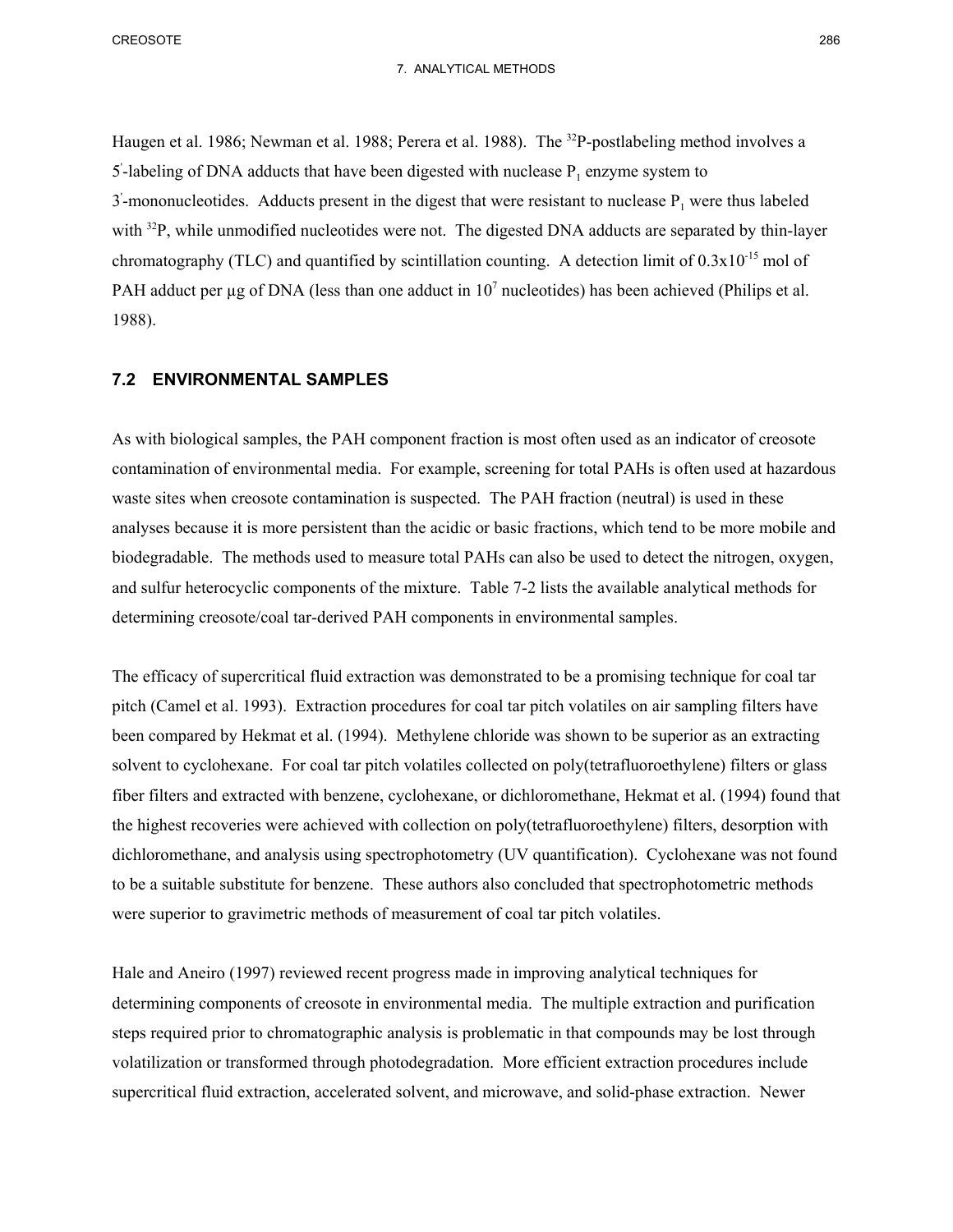| Sample<br>matrix                                               | Preparation<br>method                                                                                                                                                                                                                                                                                                 | Analytical<br>method | Sample<br>detection limit | Percent<br>recovery | Reference                     |
|----------------------------------------------------------------|-----------------------------------------------------------------------------------------------------------------------------------------------------------------------------------------------------------------------------------------------------------------------------------------------------------------------|----------------------|---------------------------|---------------------|-------------------------------|
| Wooden<br>sleepers<br>(railroad<br>crossties) in<br>playground | <b>Extraction of sample</b><br>with ether; filtration<br>through anhydrous<br>sodium sulfate and<br>evaporation of<br>solvent;<br>acid/base/neutral<br>liquid-liquid partition.                                                                                                                                       | GC/MS                | 1-3 ng/sample             | No data             | Rotard and<br>Mailahn<br>1987 |
| Coal tar<br>creosote                                           | Dissolution of<br>sample in<br>cyclohexane and<br>extraction with 90%<br>ethanol; evaporation<br>of extract to<br>dryness; dissolution<br>of residue in<br>cyclohexane,<br>extraction with<br>nitromethane;<br>evaporation of<br>extract to dryness<br>and dissolution of<br>residue with small<br>amount of benzene. | GC                   | 10 ppm                    | No data             | Lijinsky<br>et al. 1963       |
|                                                                | Dissolution of<br>sample in methylene<br>chloride at a<br>concentration of<br>$.10\%$ (w/w).                                                                                                                                                                                                                          | GC                   | No data                   | No data             | <b>Nestler</b><br>1974a       |
| River<br>sediments                                             | Digestion of wet<br>sediment sample in<br>boiling EtOH/KOH;<br>extraction of<br>hydrocarbons into<br>cyclohexane; extract<br>concentration and<br>Florisil column<br>cleanup; elution of<br>PAH complex with<br>50% methylene<br>chloride/hexane;<br>concentration of<br>sample.                                      | <b>HPLC</b>          | No data                   | No data             | <b>Black 1982</b>             |

# **Table 7-2. Analytical Methods for Determining Creosote/Coal Tar-Derived PAH Components in Environmental Samples**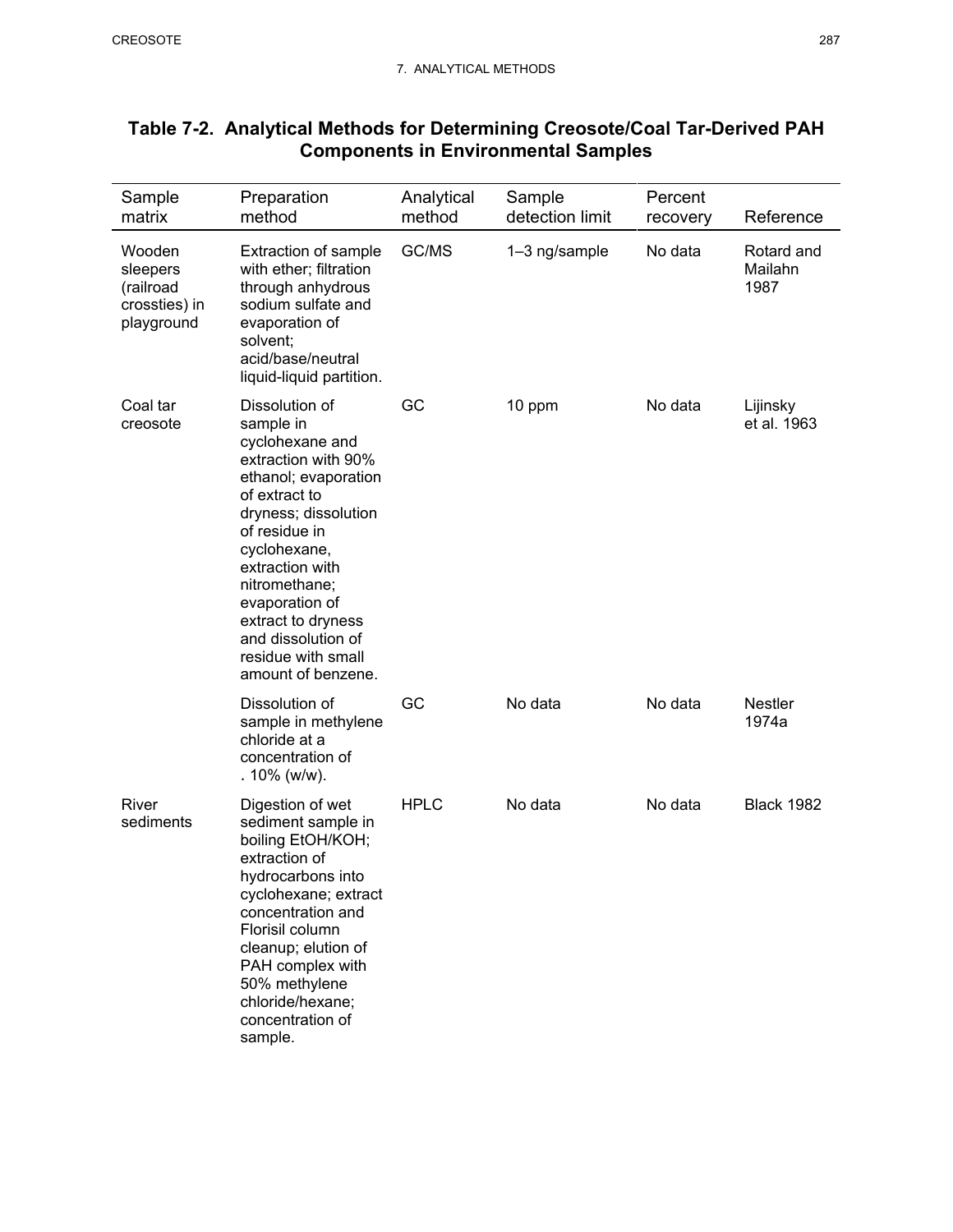| Sample<br>matrix                   | Preparation<br>method                                                                                                                                                                                                                                                                                                           | Analytical<br>method | Sample<br>detection limit                                                   | Percent<br>recovery                                                                     | Reference               |
|------------------------------------|---------------------------------------------------------------------------------------------------------------------------------------------------------------------------------------------------------------------------------------------------------------------------------------------------------------------------------|----------------------|-----------------------------------------------------------------------------|-----------------------------------------------------------------------------------------|-------------------------|
| Contaminated<br>groundwater        | <b>Filtration through</b><br>prebaked glass-fiber<br>filters to remove<br>suspended<br>sediments; cleanup<br>with bonded-phase<br>extraction column;<br>elution of organics<br>from column with<br>acetonitrile followed<br>by methylene<br>chloride; water<br>removal ( $Na2SO4$ );<br>concentration by<br>nitrogen blow-down. | GC/MS                | 50 µg/L                                                                     | 95%                                                                                     | Rostad<br>et al. 1984   |
| Groundwater                        | pH to 12. Extraction<br>with $CH2Cl2$ . Drying<br>and concentration of<br>organic phase<br>(containing neutral<br>and bases).<br>Adjustment of<br>aqueous phase pH<br>to 7 and extraction;<br>then to pH 2 and<br>extraction. Both<br>extracts derivatized<br>to TMS<br>esters/ethers.                                          | GC/FID               | 100 ppb                                                                     | >90% for<br>PAH <sub>s</sub> ;<br>$.30 - 50%$<br>for<br>phenols;<br>. >70% for<br>bases | Mueller<br>et al. 1991  |
| Impregnated<br>wood<br>(workplace) | Heating of sample at<br>60 EC in a chamber;<br>cleanup with XAD-2<br>column; extraction<br>with ether.                                                                                                                                                                                                                          | GC/MS                | $0.07 - 0$ $\mu$ g/L<br>using ITMS $(\alpha, \beta, \beta)$<br>and sulfate) | 116-128%                                                                                | Heikkilä et<br>al. 1987 |
|                                    | Collection of heated<br>sample on a<br>prewashed<br>(cyclohexane) glass<br>fiber filter; extraction<br>of sample with<br>cyclohexane and<br>evaporation to<br>dryness; dissolution<br>of residue in<br>acetonitrile/water<br>(85/15).                                                                                           | <b>HPLC</b>          | 8 ng/ $m3$                                                                  | No data                                                                                 |                         |

## **Table 7-2. Analytical Methods for Determining Creosote/Coal Tar-Derived PAH Components in Environmental Samples** *(continued)*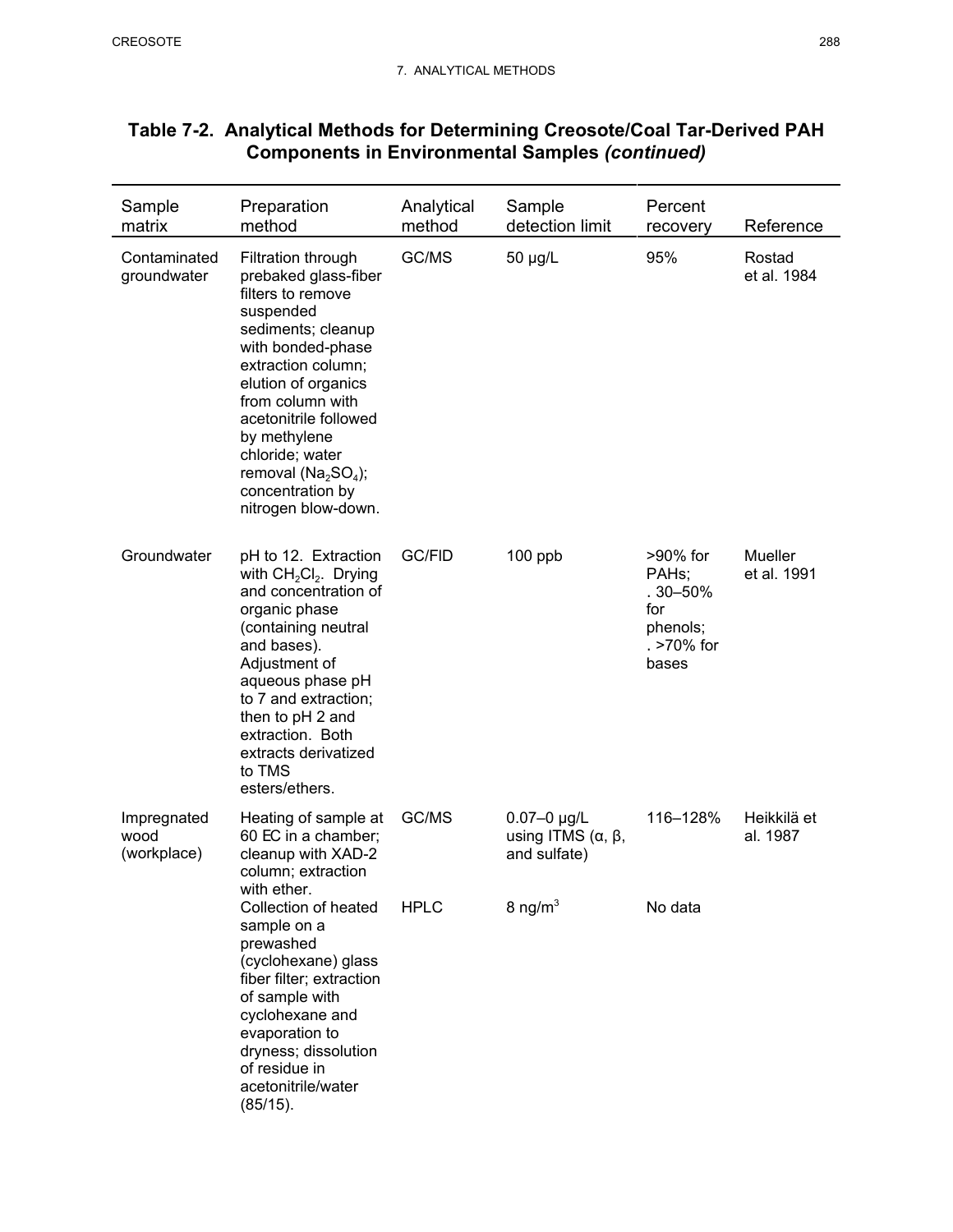| Sample<br>matrix                                | Preparation<br>method                                                                                                                                                                                      | Analytical<br>method | Sample<br>detection limit   | Percent<br>recovery | Reference                              |
|-------------------------------------------------|------------------------------------------------------------------------------------------------------------------------------------------------------------------------------------------------------------|----------------------|-----------------------------|---------------------|----------------------------------------|
| Creosote<br>treated wood                        | Heating of sample in<br>injection port of GC.                                                                                                                                                              | GC                   | No data                     | No data             | Lorenz and<br>Gjovik 1972              |
| Gas and<br>particulate<br>matter<br>(workplace) | Pumping sample<br>through a glass fiber<br>filter-XAD-2<br>adsorbent sampling<br>system; extraction<br>with ether in<br>ultrasonic bath;<br>concentration of<br>extract and dilution<br>with acetonitrile. | <b>HPLC</b>          | 0.005-2.5 mg/m <sup>3</sup> | 87-102%             | Andersson<br>et al. 1983               |
| <b>Breathing</b><br>zone air<br>(workplace)     | Pumping air through<br>Teflon filters and<br>sorbent tubes.<br>Extraction of<br>particulate and<br>tubes with benzene.<br>Concentration of<br>extracts.                                                    | GC                   | 0.05 mg/sample              | No data             | Tolos et al.<br>1990                   |
| <b>Breathing</b><br>zone air<br>(workplace)     | No information.                                                                                                                                                                                            | <b>HPLC/FI</b>       | No data                     | No data             | Rogaczews<br>ka and<br>Ligocka<br>1991 |
| <b>Breathing</b><br>zone air<br>(workplace)     | Pumping air through<br>filters and XAD<br>resin. Extraction of<br>both with benzene.<br>Concentration.                                                                                                     | HPLC/UV-FI           | No data                     | No data             | Ny et al.<br>1993                      |
| Creosote                                        | Dissolution in<br>cyclohexane;<br>washing with $H_2SO_4$ ;<br>neutralization of acid<br>fraction and<br>extraction with<br>cyclo-hexane;<br>alumina column<br>cleanup.                                     | HPLC/UV or<br>GC/MS  | No data                     | No data             | Galceran et<br>al. 1994                |

## **Table 7-2. Analytical Methods for Determining Creosote/Coal Tar-Derived PAH Components in Environmental Samples** *(continued)*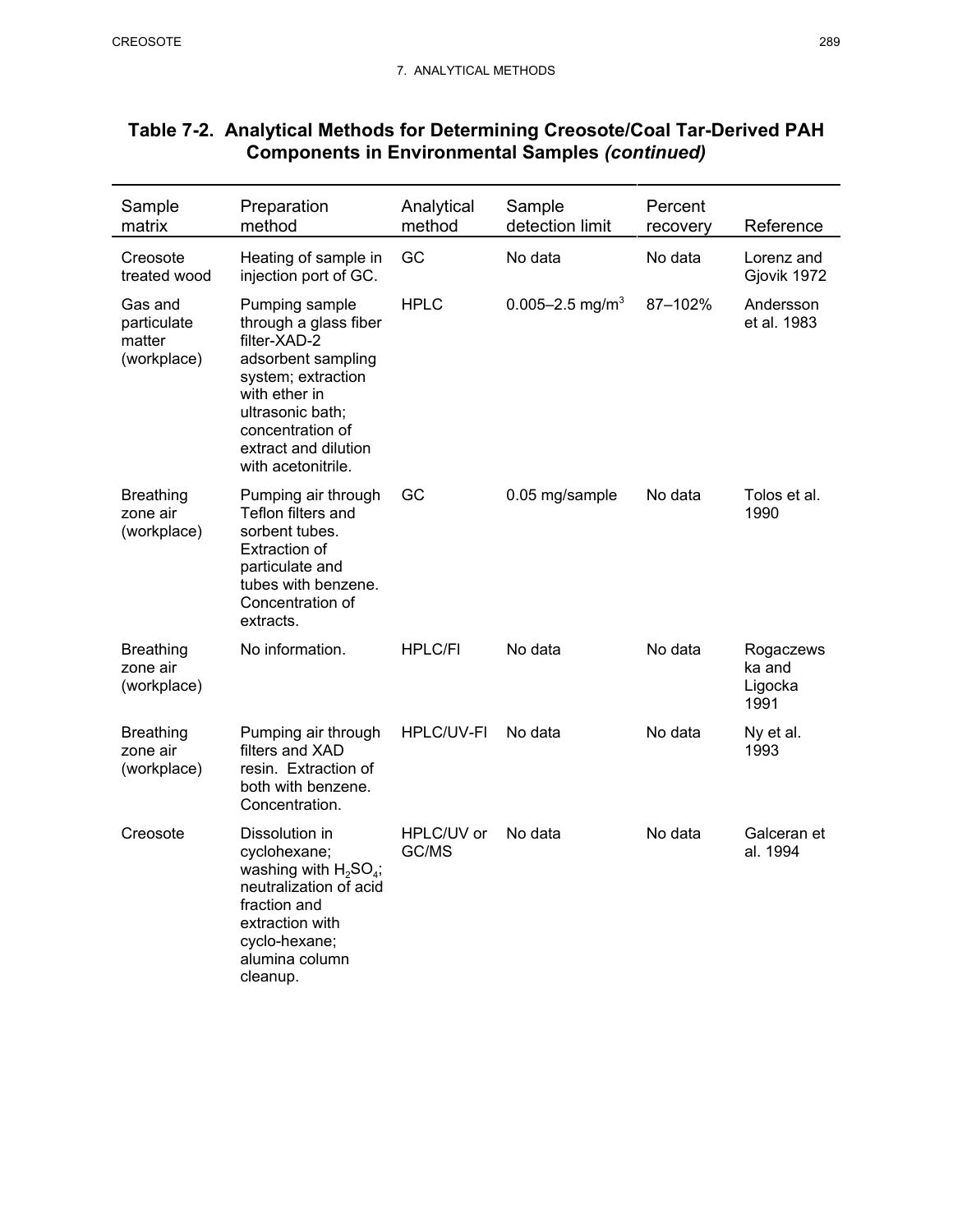| Sample<br>matrix                        | Preparation<br>method                                                                                                                                                                                                                                                                                             | Analytical<br>method                           | Sample<br>detection limit | Percent<br>recovery                                                                                                                    | Reference                          |
|-----------------------------------------|-------------------------------------------------------------------------------------------------------------------------------------------------------------------------------------------------------------------------------------------------------------------------------------------------------------------|------------------------------------------------|---------------------------|----------------------------------------------------------------------------------------------------------------------------------------|------------------------------------|
| Water and<br>sediment                   | <b>Extraction (Soxhlet</b><br>for sediment only) of<br>PAHs with<br>methylene chloride.                                                                                                                                                                                                                           | HPLC/<br>spectro-<br>fluorometric<br>detection | No data                   | Water -<br>74.4±<br>7.8% to<br>103 <sub>±</sub><br>$1.1\%$ ;<br>Sediment -<br>71.3 <sub>±</sub><br>2.9% to<br>105 <sub>±</sub><br>3.1% | Bestari et al.<br>1998             |
| Creosote-<br>treated wood               | Soxhlet extraction of<br><b>PAHs with</b><br>dichloromethane;<br>concentration of<br>extracts and<br>cleanup on silica<br>column eluted with<br>hexane; drying with<br>anhydrous sodium<br>sulfate; extraction in<br>series with hexane,<br>hexane: DCM<br>$(60:40)$ ; elution with<br>hexane: DCM<br>$(60:40)$ . | GC/FID                                         | No data                   | <b>HMW</b><br>PAHs -<br>104±0.9%<br><b>LMW</b><br>PAHs -<br>84±5%                                                                      | Gevao and<br><b>Jones 1998</b>     |
| Sediment<br>pore water<br>and elutriate | Drying with<br>anhydrous sodium<br>sulfate; Soxhlet<br>extraction with<br>acetone:hexane<br>(59:41); concen-<br>tration of extract;<br>cleanup on silica<br>column eluted in<br>series with hexane<br>and dichloro-<br>methane; concen-<br>tration and<br>redissolution in<br>hexane.                             | <b>GC/FID</b>                                  | $2-5$ ng/g                | No data                                                                                                                                | Hyötyläinen<br>and Oikari<br>1999b |

# **Table 7-2. Analytical Methods for Determining Creosote/Coal Tar-Derived PAH Components in Environmental Samples** *(continued)*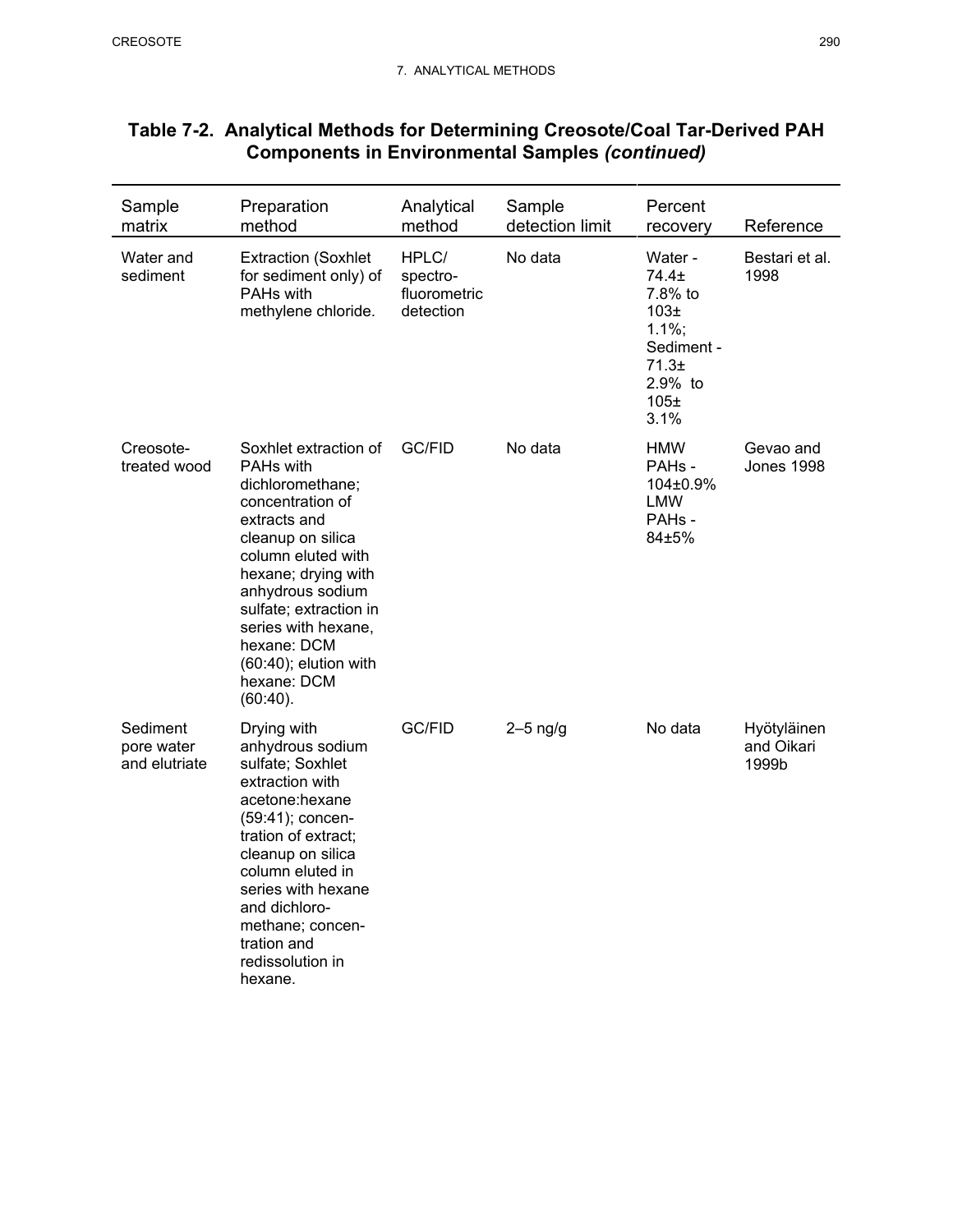| Table 7-2. Analytical Methods for Determining Creosote/Coal Tar-Derived PAH |
|-----------------------------------------------------------------------------|
| <b>Components in Environmental Samples (continued)</b>                      |

| Sample                                          | Preparation                                                                                                                                                                  | Analytical                       | Sample          | Percent                                                         | Reference             |
|-------------------------------------------------|------------------------------------------------------------------------------------------------------------------------------------------------------------------------------|----------------------------------|-----------------|-----------------------------------------------------------------|-----------------------|
| matrix                                          | method                                                                                                                                                                       | method                           | detection limit | recovery                                                        |                       |
| Coal tar pitch<br>volatiles on<br>glass filters | Soxhlet extraction<br>with dichloro-<br>methane; cleanup<br>on silica columns<br>eluted with<br>cyclohexane;<br>concentration;<br><b>HPLC</b> separation<br>using backflush. | GC/S-<br>selective<br><b>AED</b> | 4 ng/ $m3$      | Cleanup<br>recoveries<br>were<br>estimated<br>at<br>$97 - 100%$ | Becker et al.<br>1999 |

AED = atomic emission detection; Fl = fluorescence; FID = flame ionization detection; GC = gas chromatography; HMW = high molecular weight; HPLC = high-performance liquid chromatography; LMW = low molecular weight; MS = mass spectrometry; PAH = polycyclic aromatic hydrocarbon; UV = ultraviolet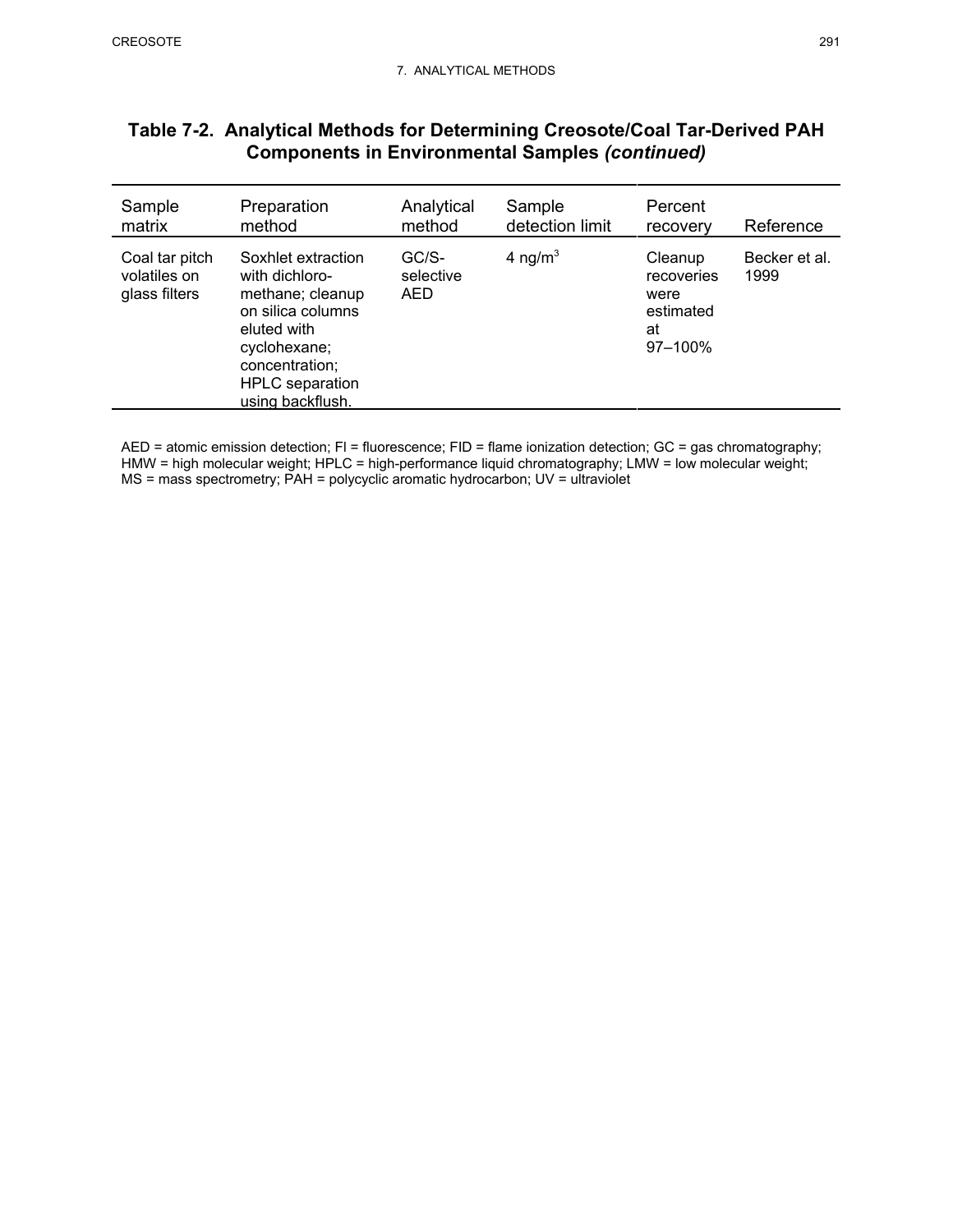CREOSOTE 292

#### 7. ANALYTICAL METHODS

methods also include on-line purification and coupling of extraction and chromatography. These authors found that MS use has increased, especially since ion traps and mass selective detectors have become more available. Other increasingly common methods are HPLC with fluorescence and diode array UV; and C-, S-, and N-selective GC detectors. The use of HPLC with fluorescence detection allows for a lower limit of detection for some PAHs than does GC/FID.

GC/FID or GC/MS are the most widely employed analytical techniques for the determination of coalderived PAHs in contaminated ground water, railroad cross ties, and impregnated wood (Gevao and Jones 1998; Heikkilä et al. 1987; King and Barker 1999; Lijinski et al. 1963; Lorenz and Gjovik 1972; Nestler 1974a; Rostad et al. 1984; Rotard and Mailahn 1987). GC/FID is one of the methods recommended by EPA for detection of PAHs in waste water and solid waste (EPA 1986c). GC/FID was utilized by Bieniek (1997) to determine the breathing-zone air concentration of naphthalene in a coking plant. Hyötyäinen and Oikari (1999b) utilized GC/FID to determine PAHs in sediment pore water and elutriates.

Heikkilä et al. (1987; 1997), employed GC/MS to determine creosote levels in workplace air from impregnated wood. Detection limits of  $10x10^{-6}$  to  $50x10^{-6}$  g of creosote per m<sup>3</sup> of sample and recoveries of 82 and 102% were achieved. Heikkilä and co-workers measured the components of PAHs with reverse-phase HPLC using fluorescence detection. A similar study was conducted by Heikkilä et al. (1995) for a worker exposed to coal tar pitch. For the detection of creosote vapors, naphthalene was used as an indicator since it constitutes about 18% by weight of total PAHs in creosote (Andersson et al. 1983; Heikkilä et al. 1987). Rotard and Mailahn (1987) used a modified sample extraction procedure to identify various components of creosote extracts in railroad cross ties. The procedure involved the separation of compounds by functional group using acid, base, and neutral conditions. Detected compounds included phenanthrene, anthracene, and naphthalene (neutral extractions), quinoline, and isoquinoline (basic extraction), cresols, and phenols (acidic extraction). Mohammed et al. (1998) used GC/MS to determine creosote-derived PAHs in aquifer materials. Recent literature has shown that GC with (sulfur selective) atomic emission detection (CG/AED) is successful in determining the thiaarene fraction of total PAHs in the atmosphere without prior separation of the thiaarenes from the PAHs (Becker et al. 1999).

Grimmer et al. (1997) developed a technique using GC/MS for simultaneously determining 25 urinary metabolites as a measure for exposure to individual PAHs. Samples are treated enzymatically with glucuronidase and arylsulfatase and extracted with benzene or toluene; the extract is then divided and one part is treated with diazomethane to convert phenols into methylethers and the other part is used to convert dihydrodiols into phenols. Following further purification, individual metabolites are determined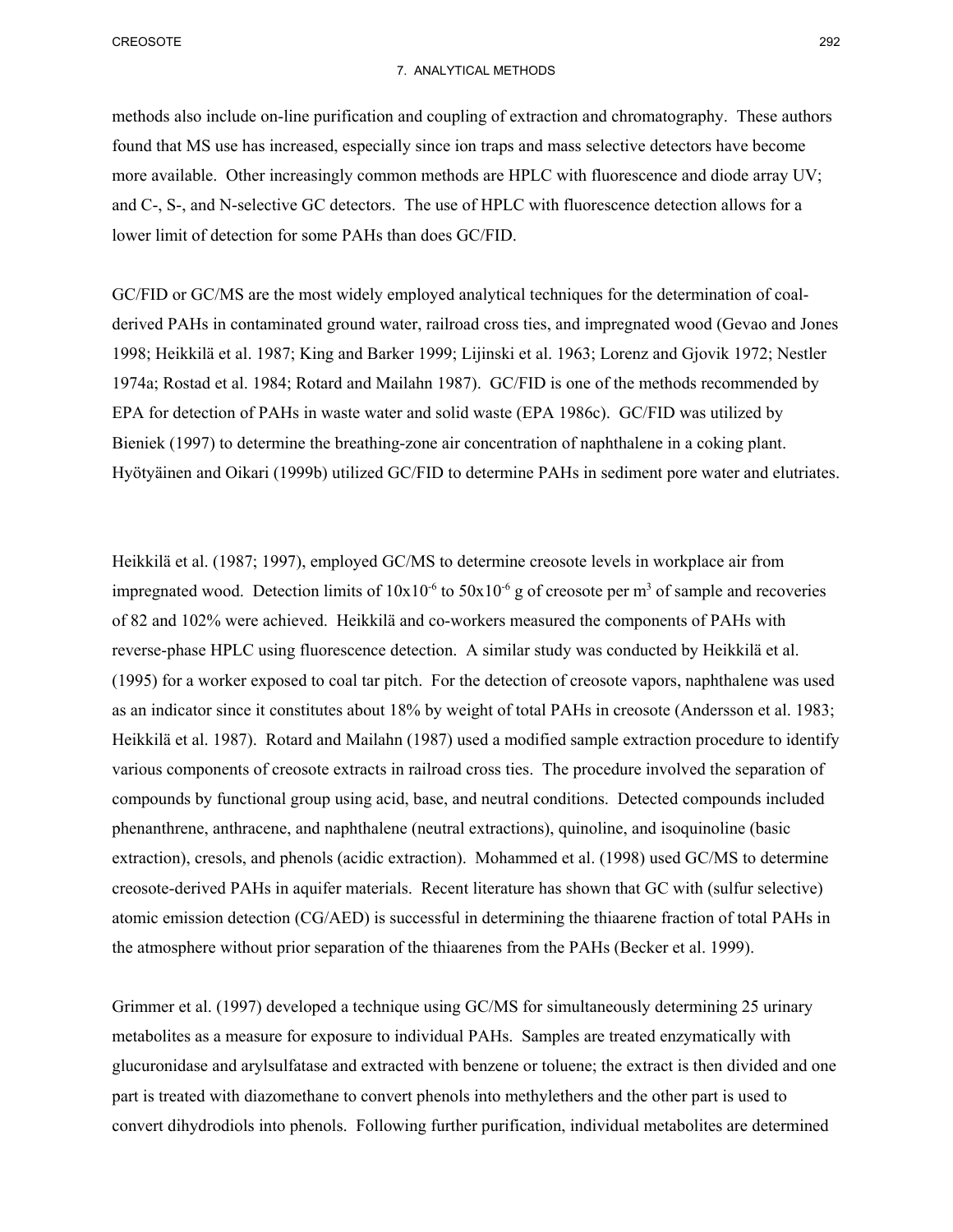using GC/MS. The detection limit for various compounds is approximately 0.01 ng. Inter-individual variation was significant. These authors determined that the correlation between inhaled PAHs to their urinary metabolites will vary with the individual, but appeared to be linear for an individual.

Rostad et al. (1984) developed a method for the isolation and detection of creosote in contaminated ground water. This method involved passage of the sample through a small column containing a solidbonded phase sorbent, which retained the organic compounds. The authors indicated that this method is simple, faster, and cheaper to perform than the acid/base/neutral extraction procedure. It effectively isolated all organic compounds from contaminated ground water regardless of polarity, functional group, or water solubility in one step, thereby minimizing hazardous exposure to sample.

A study on the spatial and temporal distribution of PAHs from various sources (wood-preserving facilities, refineries, chemical manufacturers, etc.) was reported by Huntley et al. (1995). The concentrations of PAHs were shown to increase with sediment depth from analysis of core samples. Samples were analyzed using EPA Method 8310 (GC/MS).

HPLC with fluorescence detection has been used to identify coal-derived PAHs in river sediments (Black 1982). Andersson et al. (1983) employed an Amberlite XAD-2 adsorbent for isolating organic compounds from gas and particulate matter in a creosote impregnating plant. Good sample recoveries and detection limits were achieved. HPLC, with either fluorescence or UV detection, is an EPArecommended method for the analysis of both solid and liquid hazardous waste (EPA 1986c). At present, HPLC cannot achieve the high resolution capability of capillary GC. HPLC, however, does offer some advantages for the determination of coal-derived PAHs in environmental samples. HPLC offers a variety of stationary phases capable of providing unique selectivity for the separation of PAH components and/or isomers that are often difficult to separate by GC. In addition, UV absorption and fluorescence detection provide sensitive and selective detection of PAHs. Rogaczeska and Ligocka (1991) reported results of a study of occupational exposure to coal tar pitch volatiles, including benzo[a]pyrene (B[a]P), by measuring B[a]P in air using HPLC with fluorescence detection.

An acid partition and alumina column clean-up procedures were used to analyze for several acridines (HPLC/UV) in creosote by Galceran et al. (1994). HPLC with fluorescence detection was used for analysis of the PAH components from a coal tar sample (NIST SRM 1597) as reported in a review article by Wise et al. (1993). Since fluorescence detection affords more selectivity than UV absorbance detection, less clean-up is required for certain sample types. This study also showed the utility of a multidimensional approach to PAH analysis from complex samples. This methodology involves use of normal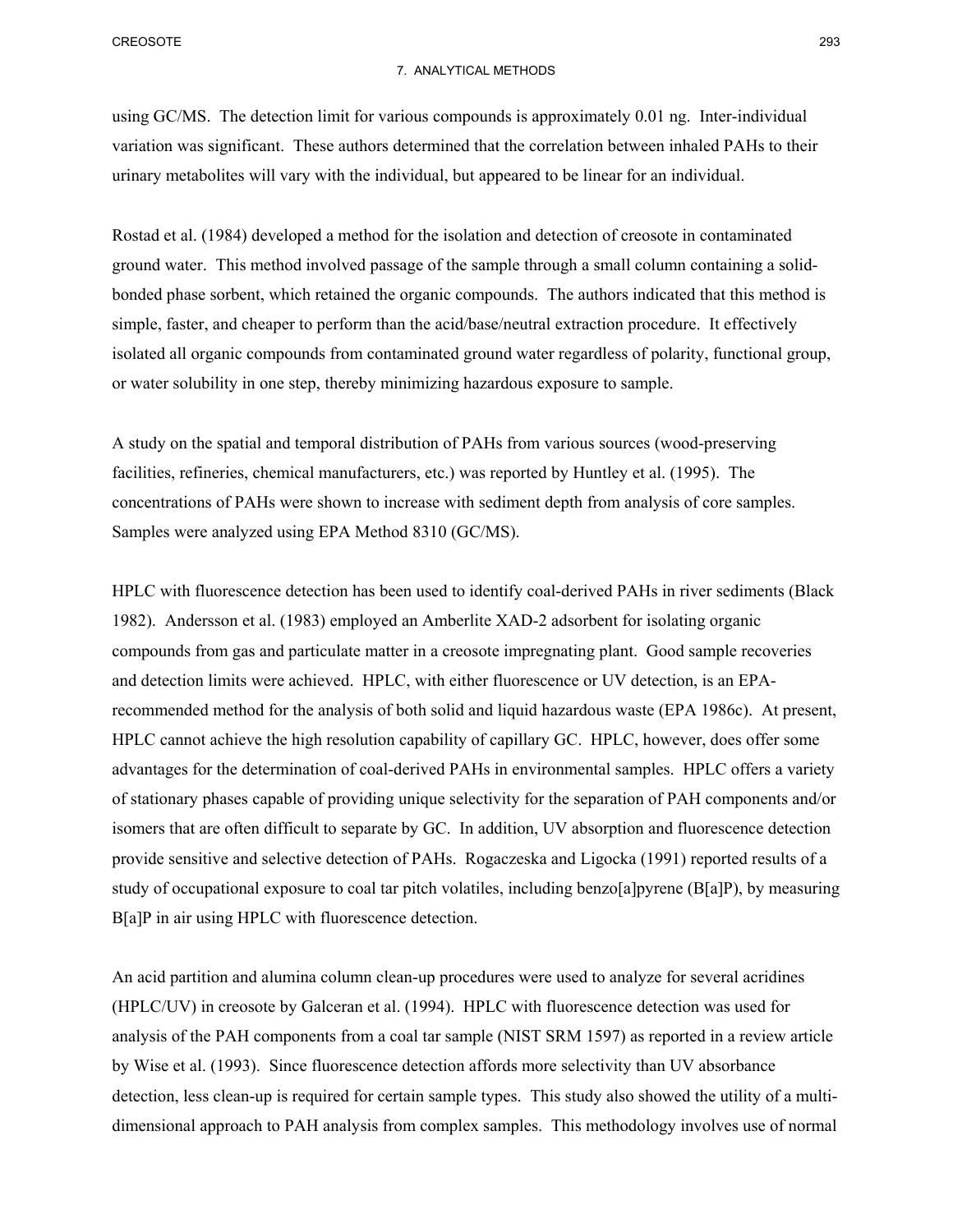phase liquid chromatography (LC) to separate PAH fractions, which can then be analyzed by reverse phase LC with fluorescence. Coal tar pitch has also been analyzed using planar chromatography as an initial fractionation technique (Herod and Kandiyoti 1995). The resultant fractions were analyzed either directly on the silica by MS, or were extracted from the silica for further fractionation using size exclusion chromatography. The approach yielded structural information not readily available from direct characterization of the original mixture.

#### **7.3 ADEQUACY OF THE DATABASE**

Section 104(I)(5) of CERCLA, as amended, directs the Administrator of ATSDR (in consultation with the Administrator of EPA and agencies and programs of the Public Health Service) to assess whether adequate information on the health effects of creosote is available. Where adequate information is not available, ATSDR, in conjunction with the National Toxicology Program (NTP), is required to assure the initiation of a program of research designed to determine the health effects (and techniques for developing methods to determine such health effects) of creosote.

The following categories of possible data needs have been identified by a joint team of scientists from ATSDR, NTP, and EPA. They are defined as substance-specific informational needs that if met would reduce the uncertainties of human health assessment. This definition should not be interpreted to mean that all data needs discussed in this section must be filled. In the future, the identified data needs will be evaluated and prioritized, and a substance-specific research agenda will be proposed.

#### **7.3.1 Identification of Data Needs**

 **Methods for Determining Biomarkers of Exposure and Effect.** Wood creosote and coalderived tars are complex mixtures of organic compounds. Virtually all potential human and ecological exposures in the natural environment are limited to the coal-derived tars and not wood creosote, which is used medicinally. Sensitive methods exist for measuring components of the coal-derived mixtures in biological media. Most of these methods involve detection of PAHs, the predominant components of creosote, and their metabolites (Amin et al. 1982; Harris et al. 1985; Haugen et al. 1986; Newman et al.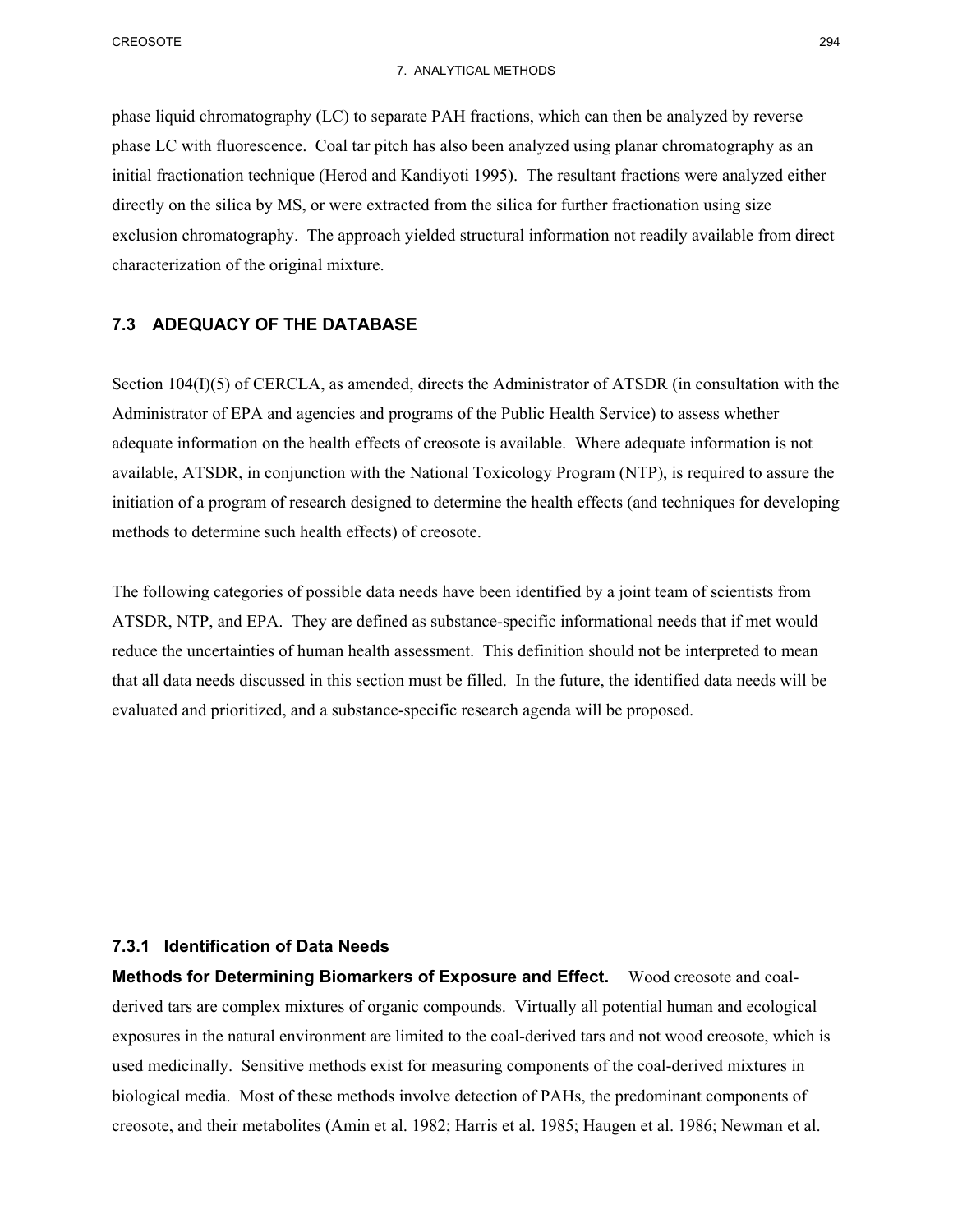CREOSOTE 295

1988; Ny et al. 1993; Perera et al. 1988; Tolos et al. 1990). These analytical methods can reliably detect trace levels of PAHs in human tissues and body fluids, making them sensitive enough to measure background levels in the population, as well as levels at which biological effects might occur. PAHs, however, are not unique to creosote exposure. Analytical methods currently exist which are sensitive and selective enough to measure possibly unique or unusual components of creosote, and are capable of yielding a unique "fingerprint" for the mixture. These would be useful in monitoring exposures that might occur in work environments and near hazardous waste sites where creosote has been detected. Although these capabilities exist, they have not been applied except in the case of the pyrene biomarker discussed earlier.

The analytical methods for measuring PAHs and their metabolites in biological tissues and fluids are sensitive enough to measure levels at which health effects might occur, as well as background levels in the population. Methods also exist for measuring PAH-DNA adducts (Harris et al. 1985; Phillips et al. 1988), and research efforts are underway to develop methods that will detect ultratrace levels of these adducts in biological media. The increased sensitivity may allow correlation between levels of these adducts and observed health effects of PAH exposure related to coal products. There is also a need for methods to quantitatively correlate monitored levels of various PAHs in biological tissues or fluids to toxic effects in humans. Methods dependent on monitoring PAHs, however, are not specific for coalderived products exposure. Methods sensitive and selective enough to detect a unique component or group of components making up the mixture would allow a more accurate assessment of the health effects associated with exposure to monitored levels of creosote and tars. The use of 1-pyrenol as illustrated above is an example of such an approach. Additional methods, targeting the detection of unique components of coal tar, coal tar creosote, and coal tar pitch in biological samples, would facilitate detection of exposure to these mixtures.

#### **Methods for Determining Parent Compounds and Degradation Products in Environmental**

Media. **Media.** Reliable and sensitive methods are available for measuring PAHs from creosote and tars in soil or sediments (Black 1982), water (Mueller et al. 1991; Rostad et al. 1984), air (Ny et al. 1993; Rogaczewska and Ligocka 1991; Tolos et al. 1990), and other environmental media. Exposure to such materials is most likely to occur in industrial settings where coal-derived tars are manufactured or used. Creosote-contaminated water and soil are a concern in areas near hazardous waste sites and other areas where creosote might be concentrated. The analytical methods available are accurate and sensitive enough to quantitatively detect PAHs from creosote and tars in these and other environmental media, and are effective for estimating creosote levels in media known to be contaminated with this substance. There is a lack of sensitive and reliable methods for detecting and measuring creosote and coal tar degradation